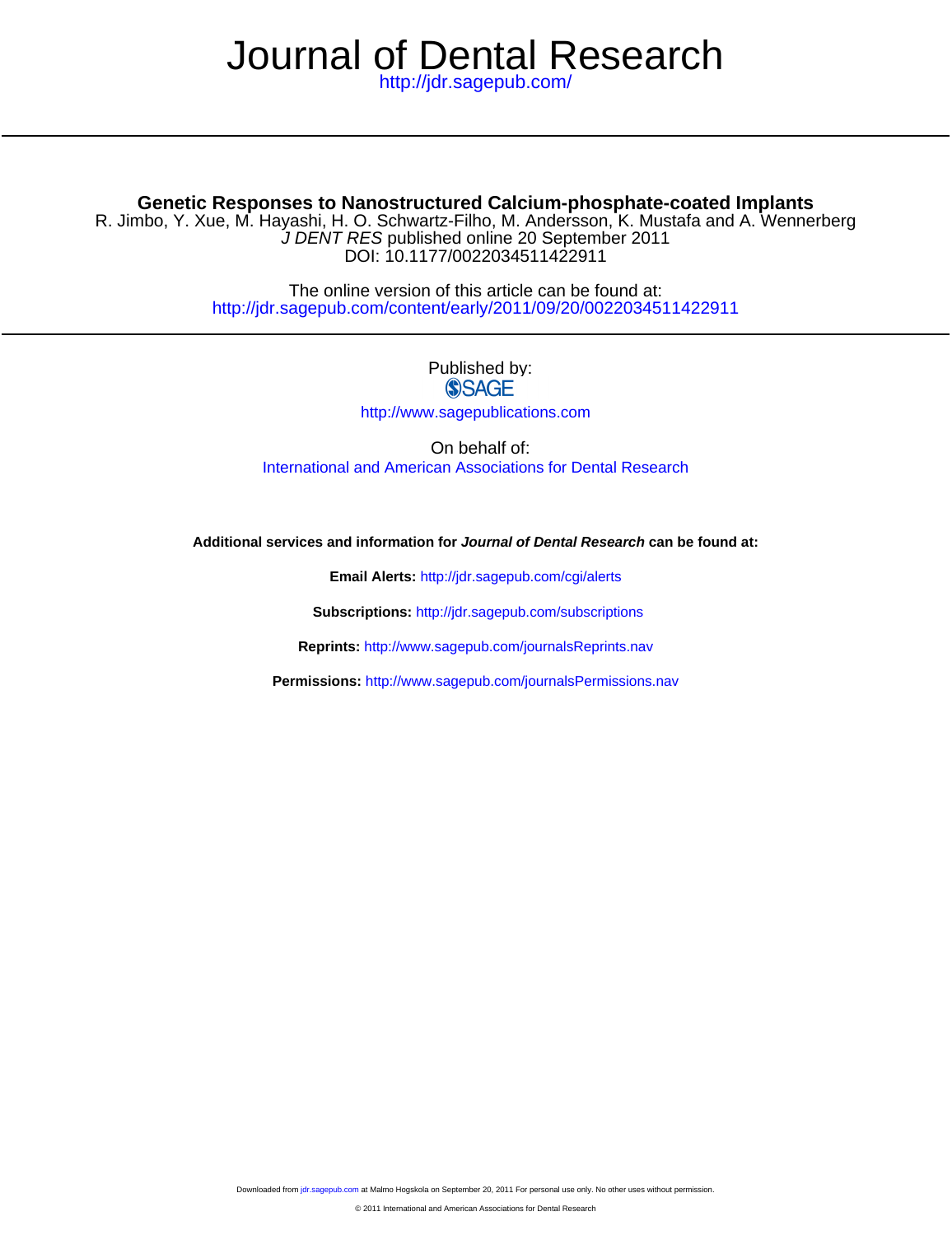# RESEARCH REPORTS

Biomaterials & Bioengineering

R. Jimbo<sup>1</sup>\*, Y. Xue<sup>2</sup>, M. Hayashi<sup>1</sup>, H.O. Schwartz-Filho<sup>1,3</sup>, M. Andersson<sup>4</sup>, K. Mustafa $^2$ , and A. Wennerberg $^1$ 

1 Surface Biology Group, Department of Prosthodontics, Faculty of Odontology, Malmö University, 205 06 Malmö, Sweden; <sup>2</sup>Department of Clinical Dentistry, Center for Clinical Dental Research, University of Bergen, Norway; <sup>3</sup>Division of Periodontology, Department of Oral Diagnosis and Surgery, School of Dentistry, UNESP, São Paulo State University, Araraquara, SP, Brazil; and <sup>4</sup>Department of Chemical and Biological Engineering, Applied Surface Chemistry, Chalmers University of Technology, Gothenburg, Sweden; \*corresponding author, ryo.jimbo@mah.se

*J Dent Res* X(X):xx-xx, XXXX

#### **ABSTRACT**

Nanostructured calcium phosphate (CaP) has been histologically and biomechanically proven to enhance osseointegration of implants; however, conventional techniques were not sufficiently sensitive to capture its biological effects fully. Here, we compared the conventional removal torque (RTQ) evaluation and gene expression in tissues around nanostructured CaP-coated implants, using real-time RT-PCR, with those of uncoated implants, in a rabbit model. At 2 wks, RTQ values were significantly higher, alkaline phosphatase (ALP) expression was significantly higher, and runt-related transcription factor 2 and tumor necrosis factor-α expressions were significantly lower in the coated than in the uncoated implants. This indicates that inflammatory responses were suppressed and osteoprogenitor activity increased around the CaP-coated surface. At 4 wks, although RTQ values did not significantly differ between the 2 groups, ALP and osteocalcin (OCN) were significantly up-regulated in the coated group, indicating progressive mineralization of the bone around the implant. Moreover, an osteoclast marker, adenosine triphosphatase, which indicates acidification of the resorption lacunae, was significantly higher for the coated implants, suggesting gradual resorption of the CaP coating. This study reveals detailed genetic responses to nanostructured CaP-coated implants and provides evidence that the effect of nanotopography is significant during the osseointegration cascade.

KEY WORDS: gene expression, biomaterials, nanotopography, bone implant interactions, osseointegration, calcium phosphate coating.

DOI: 10.1177/0022034511422911

Received July 8, 2011; Revised August 18, 2011; Accepted August 18, 2011

© International & American Associations for Dental Research

# Genetic Responses to Nanostructured Calciumphosphate-coated Implants

## **INTRODUCTION**

The application of nanotopography to implant surfaces, currently considered cutting-edge research, has proven to significantly enhance osseointegration cutting-edge research, has proven to significantly enhance osseointegration (Wennerberg and Albrektsson, 2010). Recent *in vivo* studies have shown that nanostructured implant surfaces enhance bone responses, as measured both histologically and biomechanically (Bjursten *et al*., 2010; Jimbo *et al.*, 2011b). The beneficial effects of these alterations may stem from conversion of the material to a highly bioactive state because of modifications at the nano level (Goransson *et al.*, 2006; Frojd *et al.*, 2011), which is the core concept of the biologically inspired biomimetic engineering (Flammang and Porter, 2011).

Nano-scale roughness may well be the decisive factor for osteogenesis, because the size of proteins and cell membrane receptors corresponds to surface topography on this length scale. Gittens *et al.* (2011) reported that nanoscale modifications considerably enhanced the differentiation of pre-osteoblasts, which showed significantly higher levels of osteocalcin and osteoprotegerin expression *in vitro* (Gittens *et al.,* 2011). In another study, the titanium surfaces of implants were modified with  $H$ <sub>2</sub>SO<sub>4</sub>/H<sub>2</sub>O<sub>2</sub>, and it was reported that the modified nanostructured surface up-regulated bone-specific gene expression in human mesenchymal stem cells in culture (Mendonca *et al.*, 2010). Moreover, the effect of nanotopography has been reported to modify cellular shape, which influences cell fate, *e.g*., apoptosis, growth, and differentiation (Huang and Ingber, 2000).

Among the numerous nano-modification methods, the deposition of nanosized calcium phosphate (CaP) coatings seems to be an interesting modification, because it has been reported to mimic the composition and structure of the surrounding bone (Liao *et al*., 2004). Here, the synergistic effect of both bone-like chemistry and topography may trigger cellular responses that contribute to accelerated bone responses (Wennerberg and Albrektsson, 2011; Mendonca *et al.*, 2010; Gittens *et al.,* 2011).

Although *in vitro* studies suggest that nano-sized CaP coatings are a promising modification, *in vivo* results have not consistently indicated significant benefits (Svanborg *et al.*, 2010). This may be because most of the evaluation techniques, such as the biomechanical evaluation with removal torque, are fairly coarse and may not fully capture the sensitive effect of the nano-level modification; thus, further detailed evaluation of this modification is required. Hence, in this study, we used real-time reverse transcription (RT-PCR) for the first time in rabbits to investigate genetic responses to nanostructured CaP coating of implants, as a complement to conventional removal torque analysis, to

Downloaded from [jdr.sagepub.com a](http://jdr.sagepub.com/)t Malmo Hogskola on September 20, 2011 For personal use only. No other uses without permission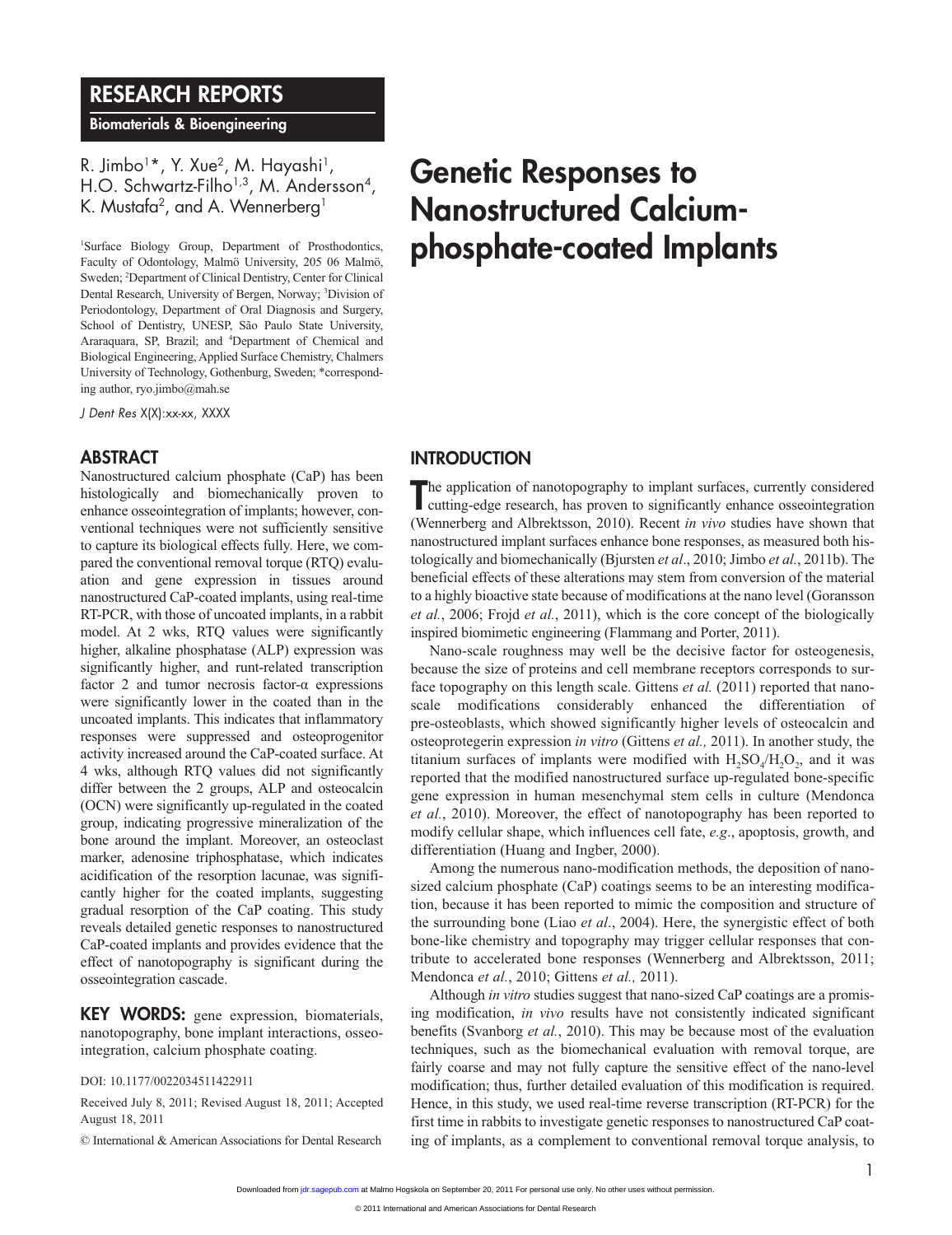Table. Designed Oligonucleotide Sequences of Sense (S) and Antisense (A) Primers Used in the Real-time RT-PCR of Target and Housekeeping Genes

| Gene                |   | Primer Sequence               | $T_m$ Amplicon (C°) | Amplicon Size (bp) | <b>Primer Source</b>  |
|---------------------|---|-------------------------------|---------------------|--------------------|-----------------------|
| ALP                 | S | 5'-TGGACCTCGTGGACATCTG-3'     | 75                  | 80                 | Oryctolagus cuniculus |
|                     | A | 5'-CAGGAGTTCAGTGCGGTTC-3'     |                     |                    |                       |
| ATPase              | S | 5'-CCTGGCTATTGGCTGTTACG-3'    | 77.7                | 98                 | Oryctolagus cuniculus |
|                     | A | 5'-GCTGGTAGAAGGACACTCTTG-3'   |                     |                    |                       |
| Calcitonin receptor | S | 5'-CGTTCACTCCTGAAAACTACA-3'   | 72.6                | 128                | Oryctolagus cuniculus |
|                     | A | 5'-GCAACCAAGACTAATGAAACA-3'   |                     |                    |                       |
| Collagen-I          | S | 5'-GGAAACGATGGTGCTACTGG-3'    | 80.4                | 83                 | Oryctolagus cuniculus |
|                     | A | 5'-CCGACAGCTCCAGGGAAG-3'      |                     |                    |                       |
| $IGF-1$             | S | 5'-CCGACATGCCCAAGACTCA-3'     | 70.3                | 81                 | Oryctolagus cuniculus |
|                     | A | 5'-TACTTCCTTTCCTTCTCCTCTGA-3' |                     |                    |                       |
| $IL-6$              | S | 5'-GAGGAAAGAGATGTGTGACCAT-3'  | 73.5                | 104                | Oryctolagus cuniculus |
|                     | A | 5'-AGCATCCGTCTTCTTCTATCAG-3'  |                     |                    |                       |
| Osteocalcin         | S | 5'-GCTCAHCCTTCGTGTCCAAG-3'    | 77.8                | 70                 | Oryctolagus cuniculus |
|                     | A | 5'-CCGTCGATCAGTTGGCGC-3'      |                     |                    |                       |
| RUNX-2              | S | 5'-GCAGTTCCCAAGCATTTCATC-3'   | 72.8                | 81                 | Oryctolagus cuniculus |
|                     | A | 5'-GTGTAAGTAAAGGTGGCTGGATA-3' |                     |                    |                       |
| TNF- $\alpha$       | S | 5'-CTCACTACTCCCAGGTTCTCT-3'   | 78.2                | 122                | Oryctolagus cuniculus |
|                     | A | 5'-TTGATGGCAGAGAGGAGGTT-3'    |                     |                    |                       |
| <b>TRAP</b>         | S | 5'-GCTACCTCCGCTTCCACTA-3'     | 78.5                | 129                | Oryctolagus cuniculus |
|                     | A | 5'-GCAGCCTGGTCTTGAAGAG-3'     |                     |                    |                       |
| $\beta$ -actin      | S | 5'-CACCCTGATGCTCAAGTACC-3'    | 764                 | 96                 | Oryctolagus cuniculus |
|                     | A | 5'-CGCAGCTCGTTGTAGAAGG-3'     |                     |                    |                       |

further clarify the effects of CaP-coating on osseointegration. In the hope of observing the osteogenesis, osteoclastogenesis, and inflammatory responses, we selected a total of 10 genes for the analysis. We were interested in observing osseointegration multidirectionally, since we hypothesized that the nanostructured CaP coating would have significant effects not only on osteogenesis but also on both osteoclastogenesis and inflammatory reactions.

# Materials & Methods

#### Implant Surface Preparation and Characterization

Thirty-six threaded implants, prepared from commercially pure titanium (Grade 4), of 8 mm length and 3.3 mm diameter were used. Half of the implants (test) were coated with nano-sized CaP according to the Promimic HANANO™ method, as described in more detail elsewhere (Kjellin and Andersson, 2006). Briefly, the implants were dipped in a CaP-nanoparticle dispersion, followed by heat treatment at 550°C for 5 min in an oxygen atmosphere. The CaP nanoparticle dispersion was stabilized (*i.e.,* when sedimentation or precipitation of the particles is prevented) by electrostatic nanoparticle stabilization at  $pH = 9$ , as well as by steric stabilization, through the addition of surfactants. The other half of the implants remained uncoated but were subjected to a heat treatment in the same manner as the test implants (control).

#### Scanning Electron Microscopy

Surface morphology of the implants was examined by scanning electron microscopy (SEM) with LEO Ultra 55 FEG (Zeiss, Oberkochen, Germany) at an accelerating voltage of 6 kV. Three randomly selected implants from each group were investigated.

#### **Interferometry**

Surface topography was characterized by means of an interferometer (MicroXam; ADE Phase Shift, Inc., Tucson, AZ, USA). Three implants from each group were randomly selected and each investigated in 9 regions (3 top regions, 3 thread valleys, and 3 flank regions). The parametric calculation was performed after the removal of errors of form and waviness by the use of a  $50 \times 50$  µm Gaussian filter. The following 3D parameters were selected:  $S_a$  ( $\mu$ m) = the arithmetic average height deviation from a mean plane;  $S_{ds}(\mu m^{-2})$  = the density of summits; and  $S_{dr}(\% )$  = the developed surface ratio.

#### Animals, Implantation, and Sample Preparation

The animal study was approved by the Malmö/Lund, Sweden, regional animal ethics committee (approval number: M282-09).

One test implant and one control implant were inserted into the left and right tibia, respectively, of 18 lop-eared rabbits (mean body weight, 3.9 kg). Before surgery, the hind legs were shaved and disinfected with 70% ethanol and 70% chlorhexidine. The animals were anesthetized with intramuscular injections of a mixture of 0.15 mL/kg medetomidine (1 mg/mL Dormitor; Orion Pharma, Sollentuna, Sweden) and 0.35 mL/kg ketamine hydrochloride (50 mg/mL Ketalar; Pfizer AB, Sollentuna, Sweden). Lidocaine hydrochloride (Xylocaine; AstraZeneca AB, Södertälje, Sweden) was administered as the local anesthetic at each insertion site at a dose of 1 mL. The

Downloaded from [jdr.sagepub.com a](http://jdr.sagepub.com/)t Malmo Hogskola on September 20, 2011 For personal use only. No other uses without permission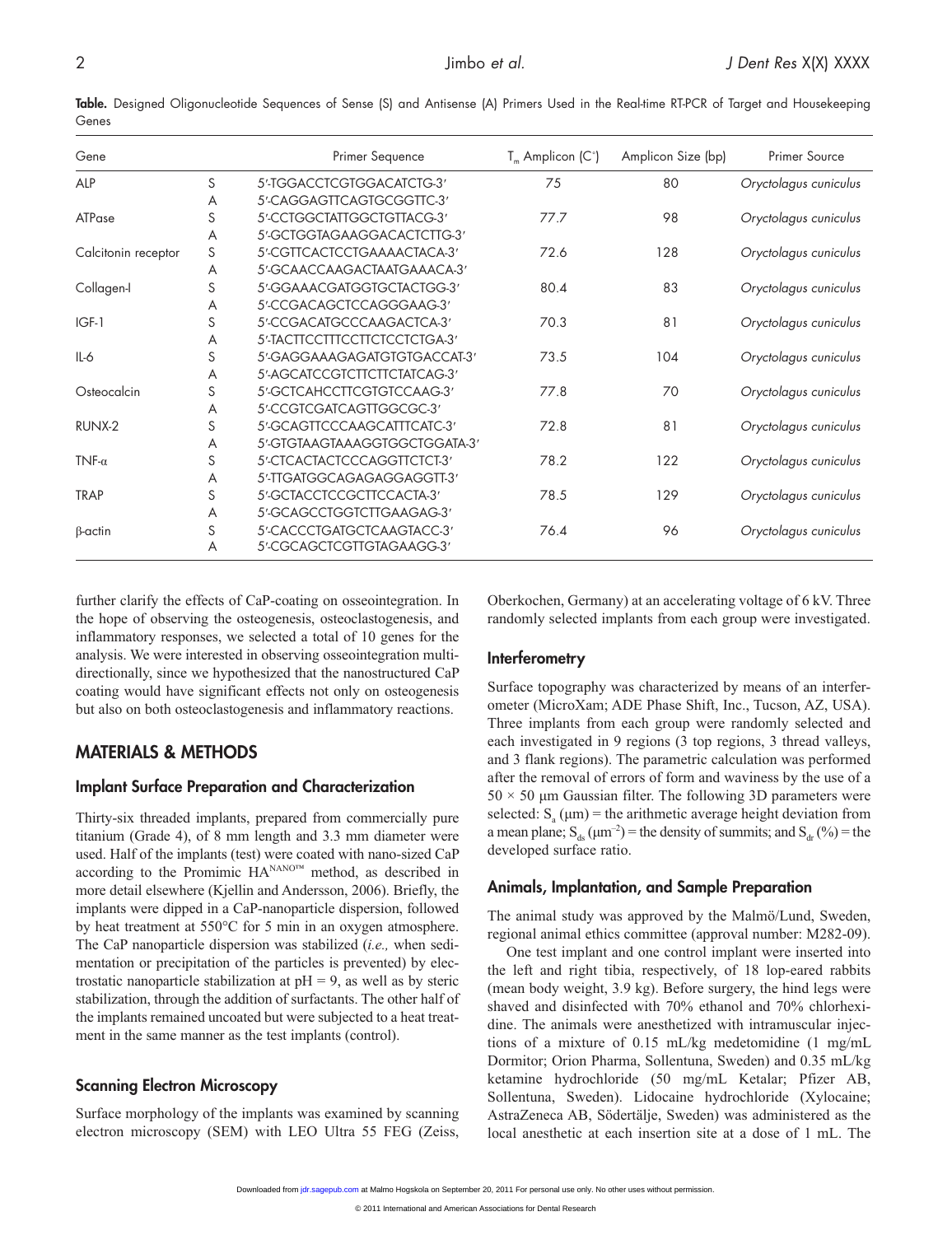implants were inserted with a W&H implant unit (Elcomed, W&H SA-310, Burmoos, Austria) with the rotation speed set at 20 revolutions *per* min. During implant placement, the insertion torque (ITQ) was measured and recorded by the drilling unit throughout the installation procedure. Post-operatively, buprenorphine hydrochloride (0.5 mL Temgesic; Reckitt Benckiser, Slough, UK) was administered as an analgesic for 3 days.

#### Insertion Torque and Removal Torque Analysis

After 2 and 4 wks, the rabbits were sacrificed  $(n = 9)$  for each time-point) with an overdose (60 mg/mL) of pentobarbitalnatrium (Apoteksbolaget AB, Stockholm, Sweden). The skin above the implants was incised, and the force necessary to unscrew the implants was immediately measured with the use of a Tohnichi 6 BTG-N instrument (Tohnichi MFG, Ota-Ku, Japan) with a measuring range from 0 to 74 Ncm. The highest values were recorded as the removal torque (RTQ) values.

#### RNA Extraction and Real-time Reverse-transcription PCR

After the RTQ test, the removal torqued implants and the surrounding tissues were carefully collected with the use of a Φ4.4 mm trephine bur (GC Dental, Tokyo, Japan); thereafter, the samples were placed in RNA*later* solution (QIAGEN GmbH, Hilden, Germany), and frozen at -80°C until analysis. For both groups, total RNA was isolated from the tissue specimens with Trizol® reagent (Gibco BRL, Carlsbad, CA, USA) combined with E.Z.N.A.<sup>™</sup> Tissue RNA isolation kit (Omega Bio-Tek, Norcross, GA, USA), and quantified by means of a NanoDrop Spectrophotometer (ThermoScientific NanoDrop Technologies, Wilmington, DE, USA).

Reverse transcription was performed on 6 ng/µL of the total RNA, with the High Capacity cDNA Archive Kit (Applied Biosystems, Foster City, CA, USA) according to the manufacturer's instructions.

Real-time quantitative reverse transcription (RT-PCR) was performed in 20-µL volumes, and in triplicate for each target cDNA, with standard enzyme and cycling conditions on a 96-well StepOne<sup>™</sup> system (Applied Biosystems), with custom-designed real-time assays and SYBR® green detection (PrimerDesign Ltd, Southampton, UK) (Table). cDNA corresponding to 10 ng of mRNA was used as template in each PCR reaction.

As an endogenous control, levels of β-actin were quantified in parallel with target genes. Normalization and fold-changes were calculated with StepOne<sup>TM</sup> software with the  $\Delta\Delta$ Ct method (Schmittgen and Livak, 2008).

#### Statistical Analysis

Statistical analyses were performed with KaleidaGraph software (Synergy Software; Essex Junction, VT, USA). Topography, interferometry, and torque data are given as mean (SD). The mean values of surface roughness were compared by one-way ANOVA, followed by a *post hoc* Tukey-Kramer test. A nonparametric Wilcoxon signed-rank test was used for bilaterally inserted implants. For gene expression analysis, Student's paired *t* test was used to compare the 2 groups. Any p values less than 0.05 were considered significant.



Figure 1. Implant surface characterization by scanning electron microscopy and interferometry. Oxide formation was found on the heat-treated (control) surface for both magnifications. Whereas the nano CaP-coated surface (test) was fully covered with needle-shaped nanoparticles, it can be seen, on the further magnified image of the test surface, that each needle is approximately 10 to 20 nm in width and 100 to 200 nm in length. The 3D reconstructed images of the control and test surfaces and the corresponding surface roughness measurements (Sa, Sds, and Sdr) show that no significant differences at the micro level could be detected between the 2 groups.

#### **RESULTS**

#### Calcium Phosphate Nano-crystalline Topography

SEM images of both the test and control implants are presented in Fig. 1A. At high magnification, it is evident that the implant surface was fully covered with rod-shaped CaP particles of a size approximately 10 to 20 nm in width and 100 to 200 nm in length, whereas the heat-treated control presented spherical structures on the surface.

Fig. 1B presents 3D optical interferometry images of the control and test surfaces, respectively. The mean  $S<sub>a</sub>$  value was 0.21 (0.05) and 0.20 (0.04) for the control and test implants, respectively. The mean  $S_{ds}$  was 166862 (37787.85) and 160027.90 (29070.48) for the control and test implants, respectively. The mean  $S_{dr}$  percentage was 7.47 (3.36) and 6.08 (1.35) for the control and test implants, respectively. There were no significant differences between the compared parameters.

### Insertion Torque and Removal Torque Analysis

The results of the insertion torque and removal torque tests are presented in Fig. 2. Significant differences in insertion torque between the control and test implants were not observed at either 2 or 4 wks. The mean removal torque values differed significantly ( $p = 0.01187$ ) between the control (8.8 [2.4]) and

Downloaded from [jdr.sagepub.com a](http://jdr.sagepub.com/)t Malmo Hogskola on September 20, 2011 For personal use only. No other uses without permission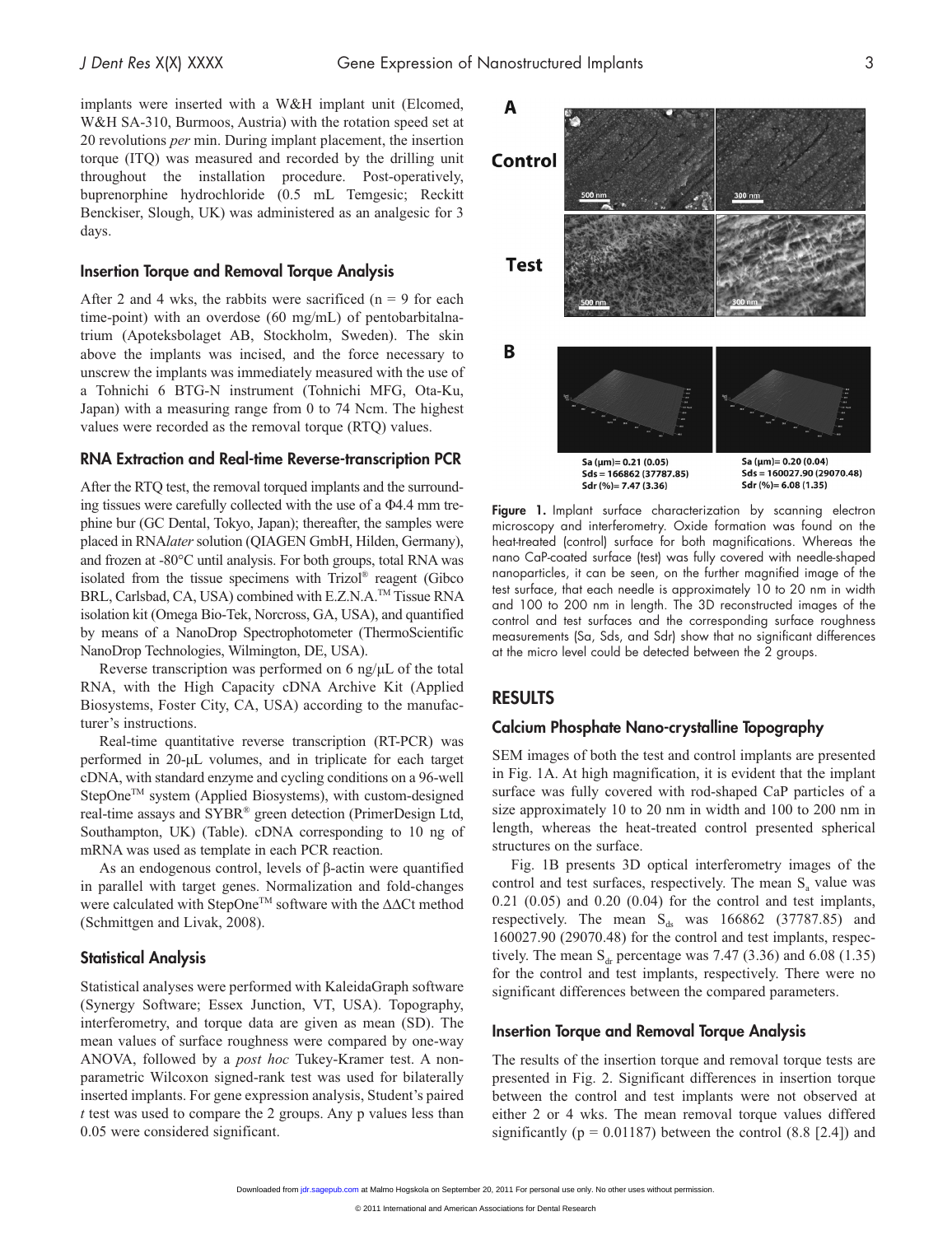

Figure 2. Graph showing the insertion torque (ITQ) and removal torque (RTQ) results. No statistically significant differences could be seen for the ITQ. The RTQ value at 2 wks showed statistically higher RTQ for the test surface, whereas at 4 wks, no significant differences could be seen between the 2 groups.

test (11.9 [1.7]) implants at 2 wks, but not at 4 wks (control, 15.5 [3.2]; test, 15.1 [4.1]).

#### Gene Expression

The RT-PCR results are presented in Figs. 3A and 3B. At 2 wks, the expression of ALP at the test surface  $(0.976 \; [1.223])$  was significantly higher than that at the control surface (0.439 [0.547]) (2.22-fold,  $p \le 0.05$ ), whereas the expressions of RUNX-2 and TNF- $\alpha$  were significantly lower for the test (0.285)  $[0.148]$  and  $[0.531]$   $[0.349]$ , respectively) than the control samples (0.342 [0.132] and 0.606 [0.217], respectively) (RUNX-2, 0.52-fold,  $p < 0.05$ ; and TNF-α, 0.56-fold,  $p < 0.01$ ).

At 4 wks, the expression of ALP, osteocalcin, and ATPase was significantly higher for the test samples (151.504 [226.197], 4.341 [10.417], and 2268.212 [3014.843], respectively) than for the control samples (4.717 [4.490], 1.055 [0.392], and 0.757 [0.224], respectively) (ALP, 34.9-fold,  $p < 0.05$ ; osteocalcin, 480-fold,  $p < 0.05$ ; and ATPase, 1.39-fold,  $p < 0.05$ ). No statistically significant differences could be observed for the other markers tested.

# **DISCUSSION**

This study investigates the detailed genetic responses to nanostructured implants in a rabbit model. Although most of the previous *in vivo* studies on the effect of nanotopography have been conducted in rabbits, the results from this present study shed light on the heretofore unknown interactions occurring at the bone-toimplant interface, which cannot be distinguished by conventional techniques. Indeed, an important aim of the present study was to reveal molecular processes that underlie the observed biomechanics, by combining information obtained from biomechanical testing with that obtained from gene expression analysis. Based on the previously reported histological and biomechanical studies (Bjursten *et al.,* 2010; Jimbo *et al.*, 2011a), it is suggested that the effect of nanotopography in terms of bone acceleration occurs early. Therefore, in this study, we focused on the genetic responses at 2 and 4 wks, which is a commonly used time frame to evaluate initial osseointegration.

Nano-sized CaP-coated implants showed significantly higher RTQ values compared with uncoated implants at 2 wks, whereas at 4 wks, no significant differences were found between the implants, indicating that the nanostructured CaP coating enhanced the initial bone responses.

In contrast, clear differences in osteogenic gene expression were observed for CaP-coated implants, compared with non-coated implants, at both 2 and 4 wks. At 2 wks, the tissue surrounding the nanostructured CaP-coated surface showed significantly higher expression of ALP than did the tissue around the

non-coated control surface. This indicates that the modified surface promoted higher osteoprogenitor activity (Pinzone *et al.,* 2009), and is an indication that early bone formation was significant around this surface. This finding is in accordance with the results of the study conducted by Masaki *et al.,* who showed that ALP expression increased when cultured mesenchymal cells were exposed to different surface topographies, which was suggested to be attributed to the morphologic alteration caused by a specific surface topography (Masaki *et al*., 2005).

At 4 wks, the expression levels of both ALP and osteocalcin were significantly higher for the test implants than for the control implants; similarly, expression of collagen type I was also higher for the test than for the control implants, although the difference did not reach statistical significance. Because osteocalcin is a strong indicator of osteoblast differentiation (Yonezawa *et al*., 2011), and temporal expression and maturation of extracellular matrix proteins such as fibronectin (Jimbo *et al.*, 2007) or collagen type I (Franceschi and Iyer, 1992; Jimbo *et al.*, 2010) are essential for mineralization, these results indicate that the rate of mineralization was enhanced for the test implants.

Interestingly, at 2 wks, the expression of RUNX-2 was significantly lower for the coated implants than for the control implants. Because RUNX-2 is known to be a transcription factor indispensable for osteoblast differentiation and functions upstream to osterix (Ma *et al.*, 2011) and osteocalcin (Pinzone *et al*., 2009), increased expression of ALP could be expected to induce increased expression of RUNX-2. However, the approximately 60% lower expression of RUNX-2 in the present study by 2 wks suggests that the 2 factors are regulated by different signaling pathways. Furthermore, the reduced expression of RUNX-2 after 2 wks hints at the presence of a negative feedback mechanism that controls the RUNX-2 expression on the test samples after its maximum expression, which might occur at an earlier time-point. However, since we investigated only 2 time-points, the study design precluded evaluation of the dynamic RUNX-2 in response to the different types of surfaces.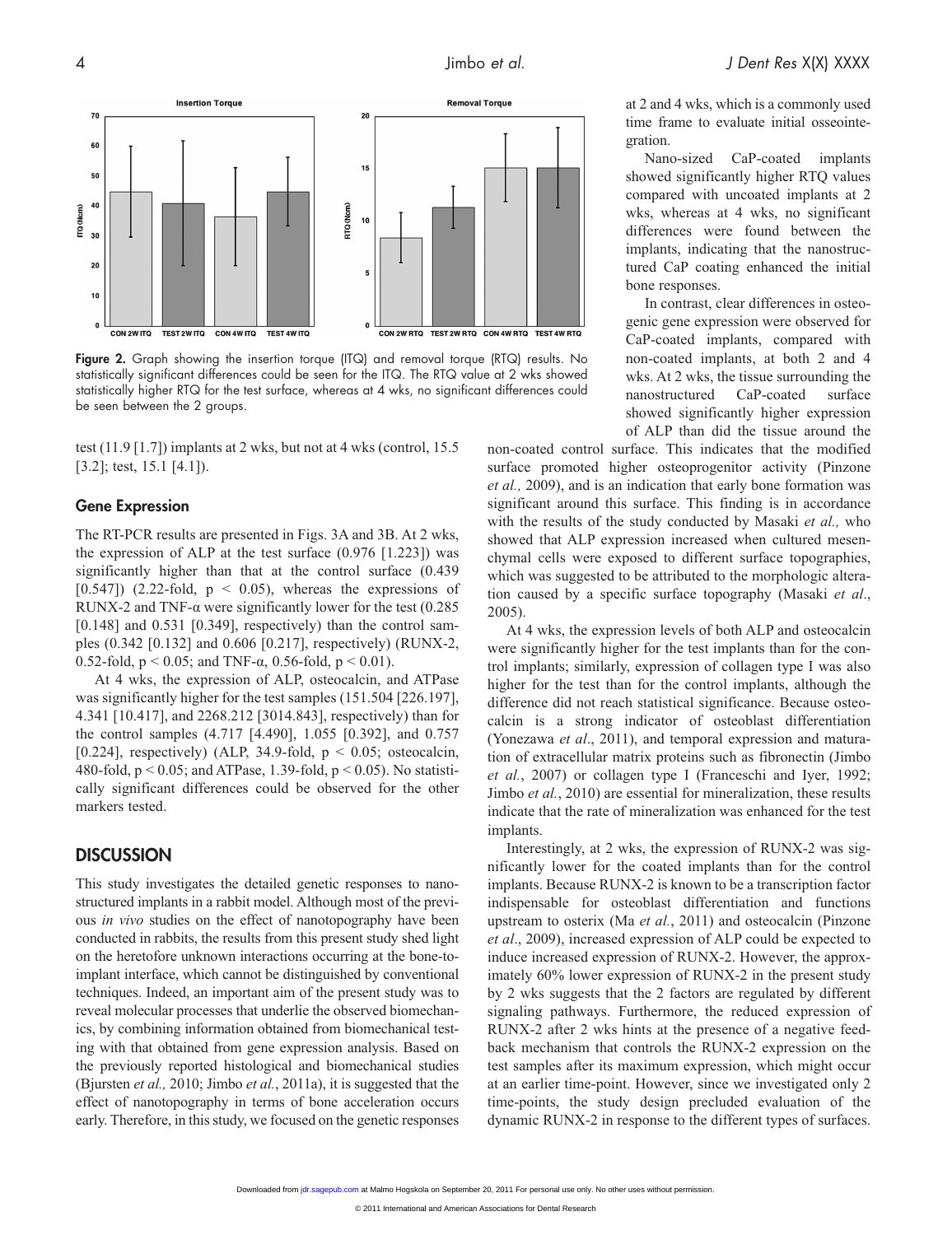

Figure 3. Gene expressions of selected markers quantified by real-time RT-PCR. After 2 wks and 4 wks, the removal torqued implants and the surrounding tissue were collected, and total RNA of samples was isolated (n = 9 for each time-point). The osteogenic markers (ALP, osteocalcin, Runx2, calcitonin receptor, collagen I, TRAP, IGF-1, and ATPase) and inflammation markers (IL-6 and TNF-α) were analyzed. The relative expressions of target genes were normalized with the housekeeping gene β-actin (\*p < 0.05 and \*\*p < 0.01).

This is also in accordance with *in vitro* data from a study by Masaki *et al.* (2005), who showed that ALP and RUNX-2 expression levels can be opposite and suggested that different intracellular signaling pathways regulate the expression of these 2 genes in response to implant surface microtopography (Masaki *et al.,* 2005). Because the surface roughness parameters at the micro level showed no differences in the present study, we suggest that nanotopography is the decisive factor that affects the expression of these early bone formation markers.

Furthermore, inflammatory responses to the control and test surfaces seemed to differ. The expression level of TNF-α was significantly lower for the test samples than for the control samples. TNF- $\alpha$  has been reported to be a predominant proinflammatory mediator of bone loss (Cenci *et al.*, 2000); it inhibits osteoblast activity and bone mineralization by downregulating growth factors such as IGF-I and ALP (Gilbert *et al*., 2000). TNF- $\alpha$  also alters osteoblast signaling by increasing RANKL production (Wei *et al.*, 2005) and accelerates osteoclastogenesis (Bu *et al*., 2009). Dimitrievska *et al.* (2008) reported that the presence of hydroxyapatite in nanocomposite fiber scaffolds significantly decreased TNF-α expression and enhanced the biocompatibility of the fibers. Hence, the nanostructured CaP-coating may have suppressed the inflammatory response at 2 wks, and thus enhanced the ALP expression.

At 4 wks, expression of an osteoclast marker, *i.e*., ATPase, was notably higher in the test group. Acidification of the resorption lacuna has been shown to be mediated by the vacuolar class of ATP-driven proton pump (H +-ATPase), which is located in